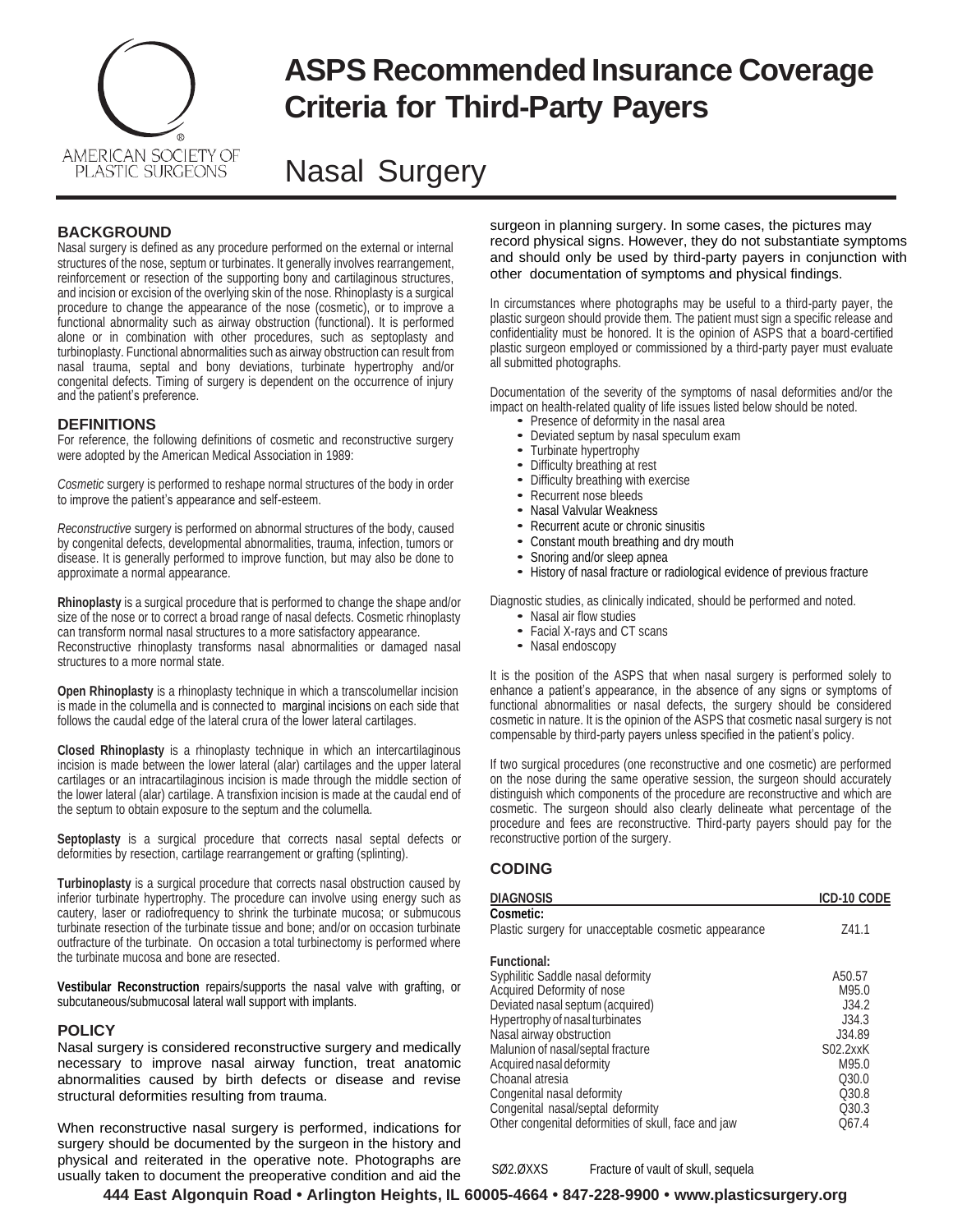| Unspecified fracture of base of skull, sequela  |
|-------------------------------------------------|
| Type I occipital condyle fracture, sequela      |
| Type II occipital condyle fracture, sequela     |
| Type III occipital condyle fracture, sequela    |
| Unspecified occipital condyle fracture, sequela |
| Other fracture of occiput, sequela              |
| Unspecified fracture of occiput, sequela        |
| Other fracture of base of skull, sequela        |
| Fracture of nasal bones, sequela                |
| Fracture of orbital floor, sequela              |
| Malar fracture unspecified, sequela             |
| Maxillary fracture, unspecified, sequela        |
| Zygomatic fracture, unspecified, sequela        |
| LeFort I fracture, sequela                      |
| LeFort II fracture, sequela                     |
| LeFort III fracture, sequela                    |
|                                                 |

Specific CPT codes alone do not differentiate cosmetic from reconstructive procedures. Categorization of each procedure is to be distinguished by the presence or absence of specific signs and/or

| <b>PROCEDURE</b>                                              | <b>CPT CODE</b> |
|---------------------------------------------------------------|-----------------|
| Rhinoplasty, primary                                          |                 |
| Lateral and alar cartilages and or tip                        | 30400           |
| Bony pyramid, lateral and alar cartilages and/or tip          | 30410           |
| Bony pyramid, lateral and alar cartilages and/or tip,         | 30420           |
| Including major septal repair                                 |                 |
| Rhinoplasty, secondary                                        |                 |
| Minor revision (nasal tip)                                    | 30430           |
| Intermediate revision (bony work with osteotomies)            | 30435           |
| Major revision (nasal tip and osteotomies)                    | 30450           |
| Cleft lip rhinoplasty, including columellar lengthening       |                 |
| Tip only                                                      | 30460           |
| Tip, septum, osteotomies                                      | 30462           |
| Cleft lip rhinoplasty, including columellar lengthening       |                 |
| Tip only                                                      | 30460           |
| Tip, septum, osteotomies                                      | 30462           |
| Repair of nasal vestibular stenosis                           | 30465           |
| (e.g., spreader grafting, lateral nasal wall reconstruction)  |                 |
| Repair of Nasala Valve Collapse with subcutaneous/submucosal  |                 |
| lateral wall implants                                         | 30468           |
| Septoplasty or submucous resection, with or without cartilage | 30520           |
| scoring, contouring or replacement with graft                 |                 |

## **GRAFTS AND FLAPS**

The surgical repair of nasal trauma and congenital defects often involves complex, staged procedures that require adjacent or distant skin tissue transfers such as flaps or grafts to be brought to the deformed nose. Cartilage grafts from the ears or ribs and bone grafts from the skull, ribs or iliac crest of the hip are often necessary to provide support to the skin in the reconstructed nose. On occasion the use of, cadaveric costal cartilage is needed as an alternative option. Because of the disordered growth potential of nasal birth defects and childhood nasal trauma, secondary surgery may be required after the child reaches adulthood to compensate for growth of the surrounding normal tissues.

| <b>PROCEDURE</b>                                                                                                         | <b>CPT CODE</b>    |
|--------------------------------------------------------------------------------------------------------------------------|--------------------|
| Grafts:                                                                                                                  |                    |
| Split-thickness autograft face; first 100 sq cm or less, or each one<br>percent of body area of infants and children     | 15120              |
| Each additional 100 sq cm, or each one percent of body<br>area of infants and children                                   | *15121             |
| Full thickness graft, free, including direct closure of donor site,<br>nose, ears, eyelids and/or lips; 20 sq cm or less | 15260              |
| Each additional 20 sq cm                                                                                                 | <sup>*</sup> 15261 |
| Flap; island pedicle                                                                                                     | 15740              |
| Graft; composite                                                                                                         | 15760              |
| Septal cartilage graft (septal donor site)                                                                               | *20912             |
| (Do not use in conjunction with 30420, 30462, 30520, 21335 or 21336)                                                     |                    |
| Bone graft to nose (includes obtaining graft)                                                                            | 21210              |

| SØ2.42XS | Fracture of alveolus of maxilla, sequela                     |
|----------|--------------------------------------------------------------|
| SØ2.5XXS | Fracture of tooth (traumatic), sequela                       |
| SØ2.6ØØS | Fracture of unspecified part of body of mandible, sequela    |
| SØ2.6Ø9S | Fracture of mandible, unspecified, sequela                   |
| SØ2.61XS | Fracture of condylar process of mandible, sequela            |
| SØ2.62XS | Fracture of subcondylar process of mandible, sequela         |
| SØ2.63XS | Fracture of coronoid process of mandible, sequela            |
| SØ2.64XS | Fracture of ramus of mandible, sequela                       |
| SØ2.65XS | Fracture of angle of mandible, sequela                       |
| SØ2.66XS | Fracture of symphysis of mandible, sequela                   |
| SØ2.67XS | Fracture of alveolus of mandible, sequela                    |
| SØ2.69XS | Fracture of mandible of other specified site, sequela        |
| SØ2.8XXS | Fractures of other specified skull and facial bones, sequela |
| SØ2.91XS | Unspecified fracture of skull, sequela                       |
| SØ2.92XS | Unspecified fracture of facial bones, sequela                |

| Rib cartilage graft to nose | 21230 |
|-----------------------------|-------|
| Ear cartilage graft to nose | 21235 |

\*The marked code is either an add-on code or modifier -51 exempt. These codes are always performed along with another procedure and are not normally reported by themselves. Automatic payment reductions for multiple procedures should not apply in these codes because the RVUs have already been reduced to reflect this distinction.

### **Flaps:**

| Adjacent tissue transfer or rearrangement, eyelids, nose, ears,   | 14060 |
|-------------------------------------------------------------------|-------|
| and/or lips; defect 10 sq cm or less                              |       |
| Defect 10.1 sq cm to 30 sq cm                                     | 14061 |
| Formation of direct or tubed pedicle, with or without transfer;   | 15576 |
| eyelids, nose, ears, lips, or intraoral                           |       |
| Delay of flap or section of flap; at eyelids, nose, ears, or lips | 15630 |

### **PRIMARY REFERENCE**

American Society of Plastic Surgeons. *Practice Parameter for Nasal Surgery*. July 2006.

## **ADDITIONAL REFERENCES**

- 1. Constantian, M.B. Closed rhinoplasty: current techniques, theory, andapplications. In: S. J. Mathes and V. R. Hentz, (Eds.), *Plastic Surgery*, Vol. 2(1), 2nd Ed. Philidelphia: Sauders, 2006. Pp. 517-572.
- 2. Rohrich, R.J., Adams, W.P., and Gunter, J.P., (Eds.). Advanced rhinoplasty anatomy. In: *Dallas Rhinoplasty, Nasal Surgery by the Masters*, Vol. 1, St. Louis: Quality Medical Publishing, Inc., 2002. Pp. 5-19.
- 3. Rohrich, R.J. and Muzaffar, A. R. Primary rhinoplasty. In: S. J. Mathes and V. R. Hentz, (Eds.), *Plastic Surgery*, Vol. 2(1) 2nd Ed. Philidelphia: Sauders, 2006. Pp. 427-471.
- 4. Gorney, M. and Martello, J. Patient selection criteria. Medical-legal issues in plastic surgery. *Clin. Plast. Surg*. 26(1): 37, 1999.
- 5. Rohrich, R.J., Deuber, M.A. and Adams, W.P. Pragmatic planning and postoperative management. In: R.J. Rohrich, W.P. Adams, and J.P. Gunter, (Eds.) *Dallas Rhinoplasty, Nasal Surgery by the Masters*, Vol. 1, St. Louis: Quality Medical Publishing, Inc., 2002. Pp. 72-104.
- 6. Foda, H.M.T. Rhinoplasty for the multiply revised nose. *Am. J. Otolaryngol*. 26: 28, 2005.
- 7. Hartley, J.H. Secondary rhinoplasty. In: S. J. Mathes and V. R. Hentz, (Eds.), *Plastic Surgery*, Vol. 2(1), 2nd Ed. Philidelphia: Sauders, 2006. Pp. 764-799.
- 8. Han, S., Woo, H., and Kim, W. Extended incision in open-approach rhinoplasty for Asians. *Plast. Reconstr. Surg*. 109: 2087, 2002.
- 9. Hubbard, T.J. Bridge narrowing in ethnic noses. *Ann. Plast. Surg*. 40: 214, 1998.
- 10. Porter, J. Parker and Olson, K.L. Analysis of the African American female nose. *Plast. Reconstr. Surg*. 111: 620, 2003.
- 11. Rollin, D. Hispanic rhinoplasty in the United States, with emphasis on the Mexican American nose. *Plast. Reconstr. Surg*. 112: 244, 2003.
- 12. Hwang, P.H. Surgical rhinology: recent advances and future directions. *Otolaryngol. Clin. N. Am*. 37: 489, 2004.
- 13. Chand, M.S. and Toriumi, D.M. Nasal physiology and management of the nasal airway. In: R.J. Rohrich, W.P. Adams, and J.P. Gunter, (Eds.) *Dallas Rhinoplasty, Nasal Surgery by the Masters*, Vol. 1, St. Louis: Quality Medical Publishing, Inc.,